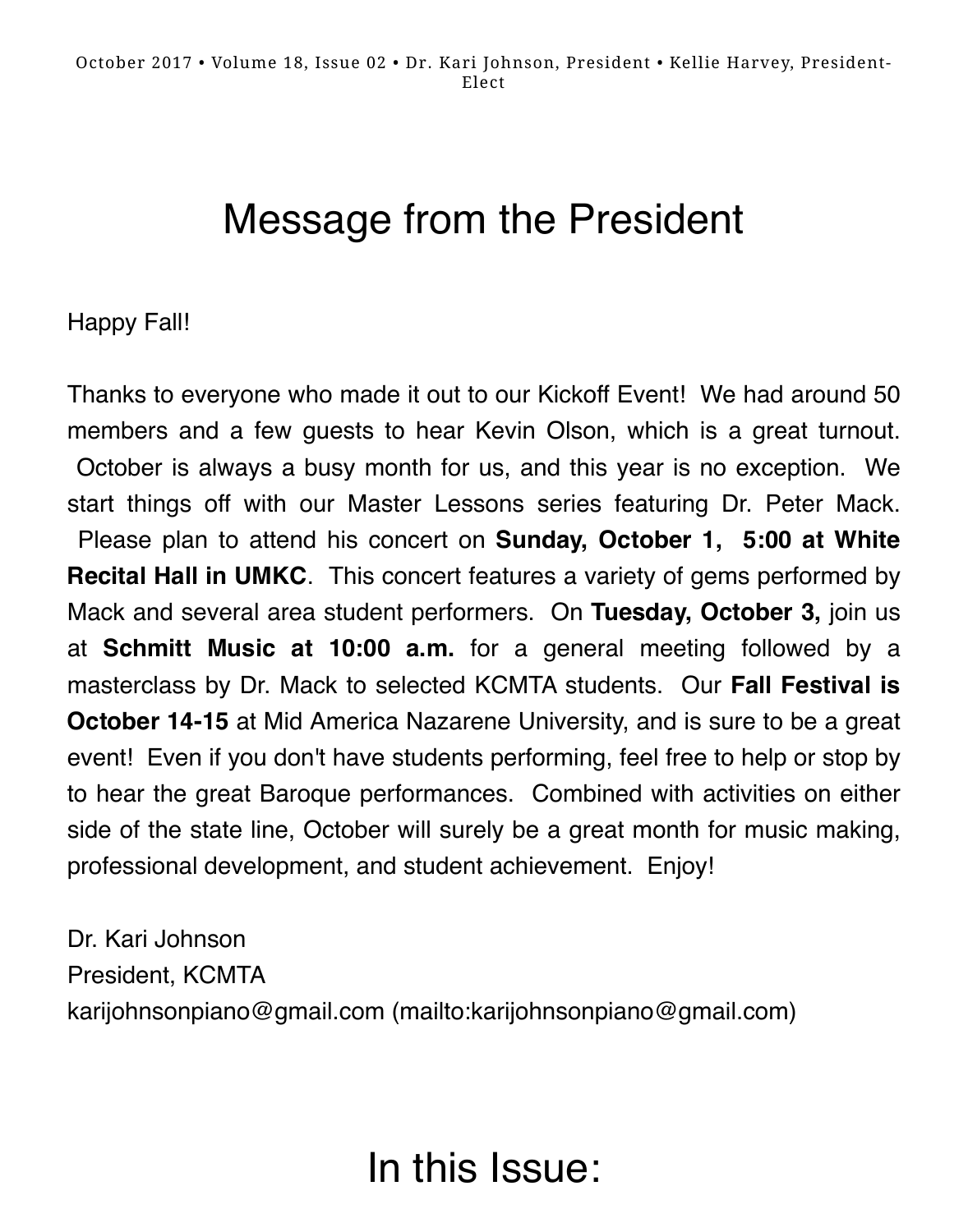• Master Lessons • KMTA • November Preview • Concerto Competition • New and Reinstating Members

### Master Lessons

#### MASTER LESSONS Concert and Master Class

MASTER LESSON CONCERT: October 1, 5:00, White Recital Hall, UMKC

MASTER LESSON WORKSHOP: October 3, 10:30, following the general meeting, Schmitt Music

Dr. Mack's concert will include 3 pieces about cats by various composers, and works by Germaine Tailleferre, Madeleine Dring, Mompou and Gershwin. Let's fill the hall with students and teachers!

The Workshop/Masterclass will feature students from the Master Lesson weekend schedule, and will be a great chance to see this Master Pedagogue in action. You don't want to miss this!

# KMTA Conference

Your are invited to the KMTA conference on October 20-21! Early registration ends October 1st. Please see the link below for complete information.

[http://ksmta.org/conference \(http://www.ksmta.org/conference\)](http://www.ksmta.org/conference)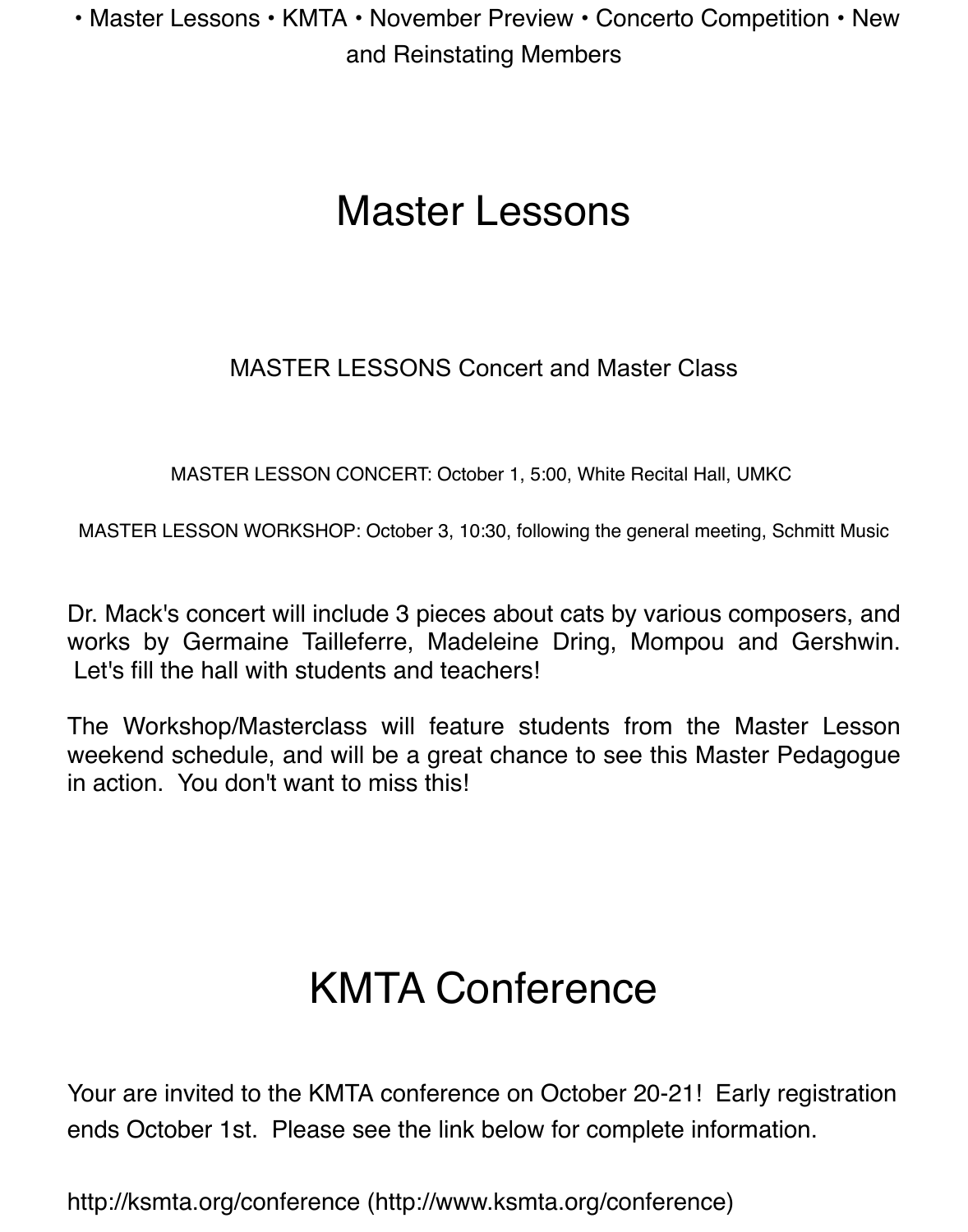## November Workshop Preview

#### Brazilian Beats:

*An Aural Tradition of Music Making in Brazilian Samba and Capoeira Music With Mestre Ninja Pinto and members of the Brazil Academy* November 7, [10:30 \(following General Meeting\) Brazil Academy](http://www.brazilacademyusa.com/) (http://www.brazilacademyusa.com)

Get ready to shake your hips and play some drums in this energizing Brazilian workshop! Led by Mestre Ninja and members of the Brazil Academy, this workshop will explore the music and dance of Samba and the Brazilian Martial Art of Capoeira. We'll learn how the tradition of this music is passed down without written notation, and we'll get our own beat going by playing different Afro-Brazilian instruments and dancing the Samba. Please join us, and wear comfortable clothing and shoes!

Chef Lola of Cafe Brazil will be preparing a traditional Brazilian Meal following the workshop for those interested. It will be \$15 per person and include an entree, coffee, and a very special dessert (she's planning something with passion fruit and briagadeiro mousse. It should be amazing!). The Academy doesn't have a liquor license, but if you'd like wine with your meal you are [welcome to bring it. Please RSVP for both the workshop and lunch to Janet](http://janet.fetterman@swbell.net/) Fetterman (http://janet.fetterman@swbell.net). If you have questions about the meal or event, you can contact <u>Kari Johnson</u> (http://karijohnsonpiano@gmail.com).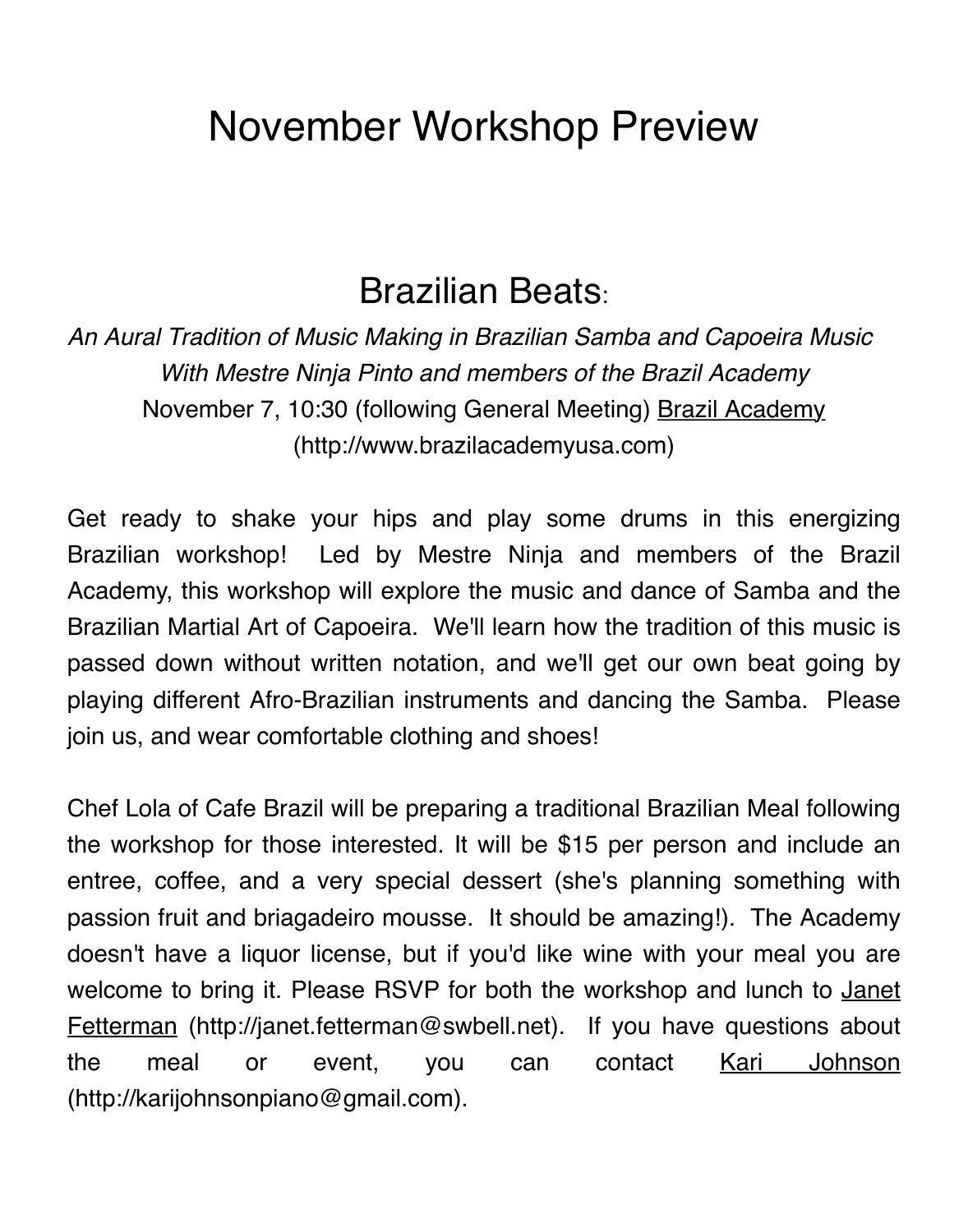## Concerto Competition

KCMTA-Heritage Philharmonic Young Artist Concerto Competition is a great opportunity for students to perform a concerto movement with an orchestra. High school students, age of 14 to 18 as of February10, 2018, are eligible to enter. Three adjudicators may select a first place winner and a runner up for both piano and instrumental categories. The first place winners will perform the concerto movement with the Heritage Philharmonic at Blue Springs High School Performing Arts Center on May 5, 2018.

Junior Concerto Competition is designed for young musicians to have opportunities to learn and play a concerto in a competition and recital setting. Students will perform one movement of a concerto by memory. Adjudicators will select winners from each age group. All winners will receive an award. We invite all youth instrumentalist and pianists age 14 and under (not in high school) to showcase their talent.

Competition Location: Schmitt Music Center Competition Date: February 10, 2018 Enrollment deadline: January 8, 2018 Entry form and detailed information can be found at [kansacitymusicteachers.org \(http://kansacitymusicteachers.org\)](http://kansacitymusicteachers.org/). Emily Yeh, NCTM Concerto Competition, Chair [yehmyersmusic@gmail.com \(mailto:yehmyersmusic@gmail.com\)](mailto:yehmyersmusic@gmail.com) 816-392- 8667

## New and Reinstating Members